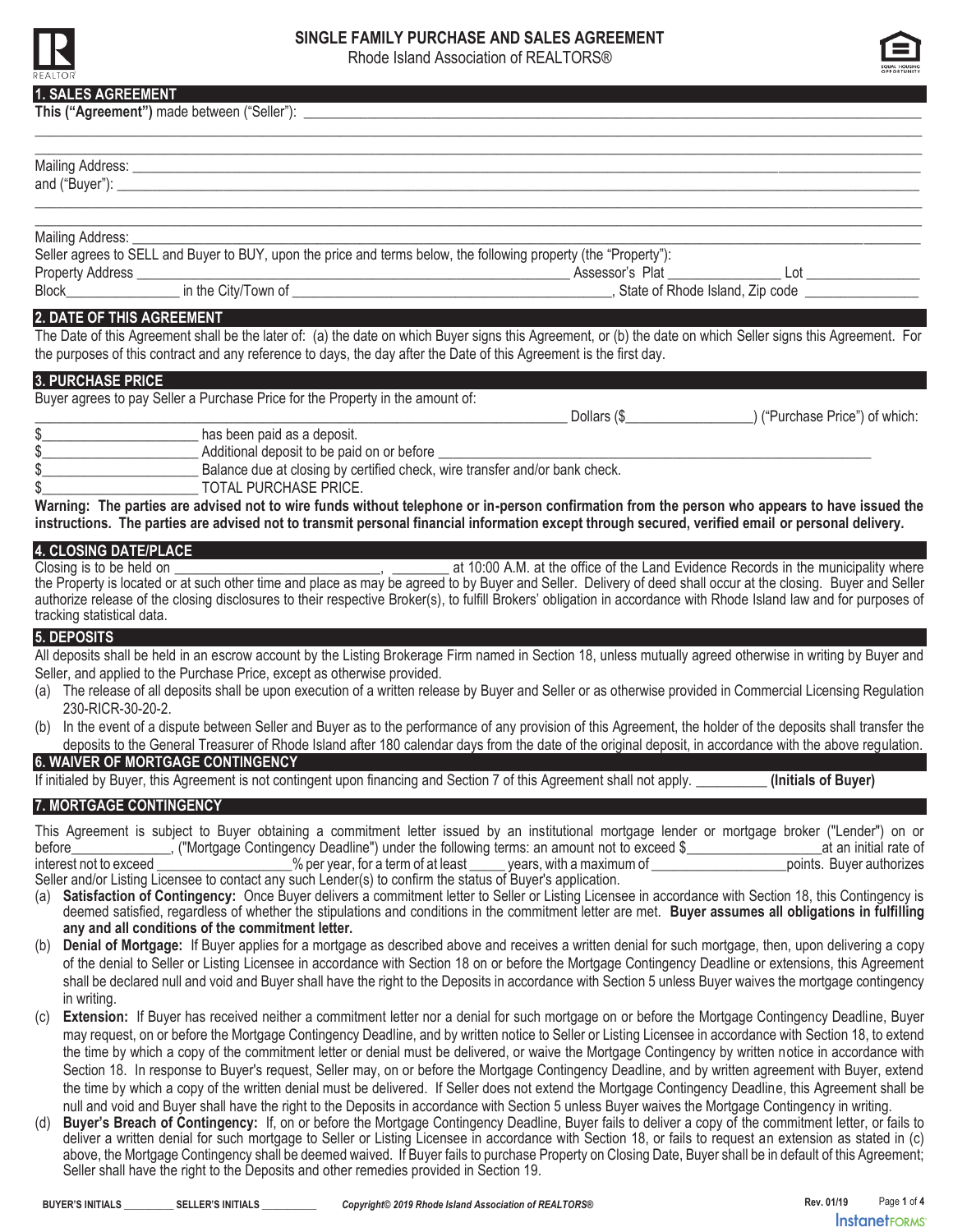(e) **Insurance Notice: A mortgage is usually contingent on an insurance binder; therefore, Buyer is highly advised to seek a quote or binder for insurance including, but not limited to, flood, dwelling, and wind, on or before the Mortgage Contingency Deadline. Insurance availability and cost may vary based upon factors, including but not limited to, location, age, condition, and past history of the property.**

### **8. PERSONAL PROPERTY AND FIXTURES**

All fixtures and other improvements that are permanently attached to the building, structures, or land as of the date Buyer signed this Agreement are included in this sale as part of the Property, including, but not limited to, landscaping, lighting fixtures, screen doors, storm windows, garage door openers and controls, flagpoles, fences, and any other items that are built in, including, but not limited to air conditioning equipment, garbage disposals, and dishwashers. Any and all items associated with the use, control, or operation of the fixtures are also included. Any other personal property, including but not limited to furniture, shall be addressed in a separate Personal Property Agreement. Appliances to remain include the following:

The following items, including leased or tenant-owned items, are **excluded** from the sale:

#### **9. TITLE AND DEED**

(a) Seller shall convey Property by a \_\_\_\_\_\_\_\_\_\_\_\_\_\_\_\_\_\_\_\_\_\_\_\_\_\_\_\_ deed conveying a good, clear, insurable, and marketable title to the Property, free from all encumbrances, except easements and restrictions of record, and governmental regulations, provided they do not affect the marketability of the title and are satisfactory to Buyer, and Buyer's Lender, if any. Seller warrants that Seller has no notice of any outstanding violation order from a governmental entity relating to the Property.

- (b) Buyer may conduct a title examination of the Property at Buyer's expense.
- (c) If Seller cannot convey marketable title as described above, Buyer may (1) elect to accept such title as Seller can convey, or (2) reject the unmarketable title, by notifying Seller in accordance with Section 18, then this Agreement shall be deemed null and void and Buyer shall have the right to the Deposits in accordance with Section 5.

#### **10. TAXES, ADJUSTMENTS, OTHER ASSESSMENTS**

- (a) **Taxes:** Real estate taxes and fire district taxes shall be prorated on a calendar year basis, except in those towns in which taxes are prorated on a municipal fiscal year basis, with Seller paying for the period prior to the date of delivery of the deed and Buyer paying the balance of taxes due. All other taxes which are a lien upon the Property shall be paid by Seller at the time of the delivery of the deed.
- (b) **Adjustments**: Rents, fuels, water charges, association fees and sewer usage charges shall be apportioned as of the date of the delivery of the deed at the current price as calculated by the Seller's supplier.
- (c) **Assessments**: All assessments, including sewer, which are payable over a period of more than one year and constitute a lien on the Property shall be paid as follows: At closing, Seller shall pay installments due during the municipal years prior to the year in which the deed is delivered; the installments due in that year shall be prorated in the same manner as above provided for taxes, and **(check one)**
	- $\Box$  the Seller shall pay the balance of the assessment in full or acknowledge that there is no assessment, or

 $\Box$  the Buyer shall pay the balance of the assessment in full, if any, or assume the balance of the assessment where permitted by law.

#### \_\_\_\_\_\_\_\_\_\_\_\_ \_\_\_\_\_\_\_\_\_\_\_\_\_ BUYER'S INITIALS SELLER'S INITIALS

### **11. ADDITIONAL OBLIGATIONS**

- **Smoke/Carbon Monoxide Detectors:** Seller shall deliver the Property at the closing with a smoke detector and carbon monoxide detector certificate dated no earlier than 120 calendar days before the closing unless exempt from Rhode Island law.
- (b) **Non-Resident Withholding Requirement:** If Seller is not a resident of the State of Rhode Island or will not be a resident at the time of the closing, Buyer must withhold six (6%) percent of Seller's net proceeds (9% if Seller is a corporation), in accordance with R.I.G.L. § 44-30-71.3, and pay such amount to the Division of Taxation as a non-resident withholding requirement. In order to have such withholding based on gain rather than net proceeds of sale, Seller must submit an election form to the Division of Taxation at least twenty (20) calendar days prior to closing. Seller agrees to pay to Buyer the entire amount of such withholding found to be due at or after the closing. Buyer's responsibility shall survive the transfer of title to the Property and shall be a lien against the Property. Seller and Buyer are advised to consult with the appropriate legal, tax, or financial professionals and/or the Rhode Island Division of Taxation.
- (c) **Non-Resident Landlord**: R.I.G.L. § 34-18-22.3 requires a residential landlord who is not a resident of the state of Rhode Island to designate an agent for "service of process" who is a resident of Rhode Island or corporation authorized to do business in Rhode Island. This designation must be filed with the Secretary of State and the clerk of the municipality where the property is located.

### **12. POSSESSION AND CONDITION OF PROPERTY**

Seller shall deliver to Buyer at closing full occupancy and possession of the Property, in "broom clean" condition, free and clear of personal possessions (except those that are listed in Section 8 as included with the sale), tenants, and occupants except as agreed below. At closing, Seller shall convey the Property in the same condition in which it is on the Date of this Agreement, except for reasonable use and wear and/or any improvements or repairs required by this Agreement. Buyer shall be entitled to a final walkthrough of the Property prior to the delivery of the deed in order to determine whether the condition of the Property complies with the terms of this section.

**EXCEPTIONS:** (subject to assumption of leases)

### **13. RECEIPT AND ACKNOWLEDGMENT OF RI DISCLOSURE FORMS**

Buyer acknowledges that Buyer has received the following forms (unless exempted by law): **(Initial all that apply)**

Rhode Island Real Estate Sales Disclosure Form prepared by Seller

Mandatory Real Estate Relationship Disclosure

\_\_\_\_\_\_\_\_\_\_ Seller's Lead Disclosure **which is incorporated in this Agreement by reference**

Pamphlet "Protect Your Family from Lead in Your Home" that includes R.I. section "What You Should Know About the RI Lead Law"

**Rev. 01/19** Page **2** of **4 InstanetFORMS**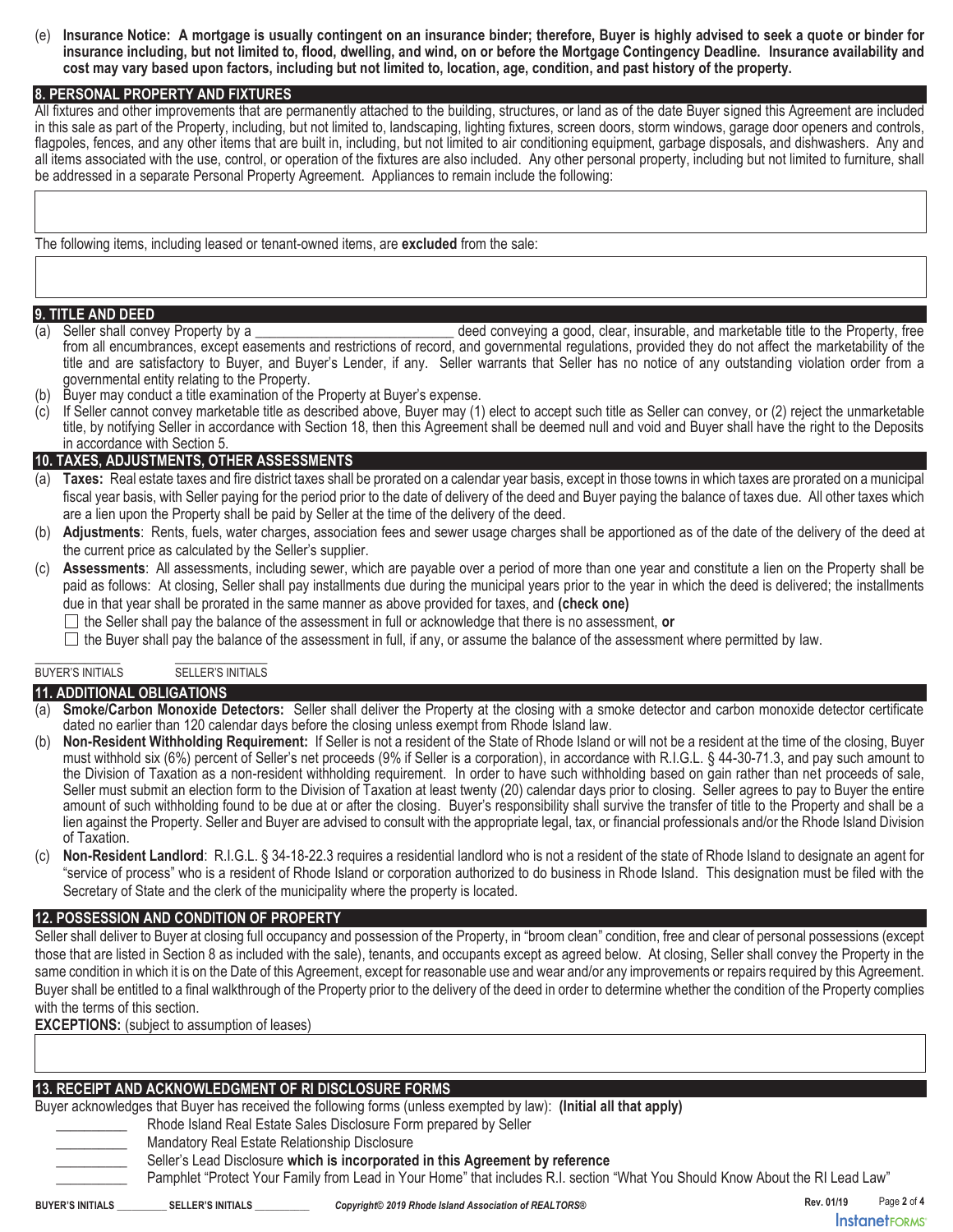## **14. BUYER'S RIGHTS**

- (a) **Inspections:** R.I.G.L. § 5-20.8-4 states, "Every contract for the purchase and sale of real estate shall provide that a potential purchaser or potential purchasers shall be permitted a ten (10) day period, *exclusive of Saturdays, Sundays and holidays* to conduct inspections of the property and any structures thereon before the purchaser(s) becomes obligated under the contract to purchase. The parties have the right to mutually agree upon a different period of time; provided, a potential purchaser may waive this right to inspection in writing."
- (b) **Notice of State Inspections:** In addition to the rights stated in subsection (a) above, a potential purchaser(s) shall be permitted a period of ten (10) days to conduct the following:
	- (1) **Lead Inspection:** R.I.G.L. § 5-20.8-11 gives a potential purchaser the right to conduct a lead inspection. "Every Purchaser of any interest in residential real property on which a residential dwelling was built prior to 1978 is notified that such property may present exposure to lead from lead-based paint that may place young children at risk of developing lead poisoning. Lead poisoning in young children may produce permanent neurological damage, including learning disabilities, reduced Intelligence Quotient, behavioral problems, and impaired memory. Lead poisoning also poses a particular risk to pregnant women. The Seller of any interest in residential real property is required to provide the Buyer with any information on lead-based paint hazards from risk assessments or inspections in the Seller's possession and notify the Buyer of any known lead-based paint hazards. A risk assessment or inspection for possible lead-based paint hazards is recommended prior to purchase."
	- (2) **Private Well Water Inspection:** R.I.G.L. § 5-20.8-12 provides the right to test the water quality of a private well in accordance with RI Department of Health regulations.
	- (3) **Cesspool Inspection:** R.I.G.L. § 5-20.8-13 provides the right to inspect the property's on-site sewage system to determine if a cesspool exists and whether it is subject to the phase-out requirements as stated in R.I.G.L. § 23-19.15.

### **15. WAIVER OF INSPECTIONS CONTINGENCY** *(Initial all that apply)*

(a) If initialed by Buyer, Buyer waives all rights to inspections, including the 10-day period, *exclusive of Saturdays, Sundays and holidays*, in R.I.G.L. § 5-20.8-4, § 5-20.8-12 and § 5-20.8-13; this Agreement is not contingent on inspections, and Section 16 of this Agreement shall not apply. BUYER'S INITIALS

### **16. INSPECTIONS CONTINGENCY:** *Time is of the essence as it applies to Section 16.*

- (a) Buyer shall have a ten (10) day period, *exclusive of Saturdays, Sundays and holidays* ("Inspections Contingency Deadline"), from the date of this Agreement to conduct and complete inspections, obtain inspection reports, deliver to Seller or Listing Licensee any and all requests relating to inspections, obtain Seller's response, and resolve all such requests with Seller in writing or this contingency shall be deemed waived. For the purposes of this Agreement, parties agree that "holidays" shall be defined as federally or state recognized holidays.
- (b) The inspections shall be conducted at Buyer's expense by a recognized inspector(s) or inspection company of Buyer's choice. Inspections may include, but are not limited to, pest, cesspool/septic/sewer, radon, well water, lead, physical/mechanical, hazardous substances, wetlands and flood plain.
- (c) If Buyer wishes to terminate this Agreement, because of the following, Buyer may terminate this Agreement by sending written notice of termination to Seller or Listing Licensee in accordance with Section 18 on or before the Inspections Contingency Deadline or any mutually agreed extensions of such Deadline, and Buyer shall have the right to the Deposits in accordance with Section 5:
	- Buyer is not satisfied with the results of the inspections; or
	- (2) Buyer and Seller have not resolved any and all issues relating to inspections to Buyer's satisfaction; or
	- (3) Seller has not responded to Buyer's requests on or before the Inspections Contingency Deadline.
- (d) If Buyer fails to deliver such written notice of termination, this Contingency shall be deemed waived and Buyer will forfeit Buyer's right to terminate this Agreement based on the Inspections Contingency.

### **Additional Provisions:**

### **17. REQUIRED DOCUMENTS**

Buyer and Seller agree to execute and deliver such other documents, instruments, and affidavits as may reasonably be required to complete the transaction including, but not limited to, any affidavits and agreements which may be required by the Lender(s) or the title insurance company. Any fees associated with documentation required by the Buyer's Lender(s) will be paid by the Buyer unless otherwise agreed in writing.

#### **18. NOTICES**

All notices as required in specific Sections of this Agreement shall be in writing. All notices are to be conveyed by mail, personal delivery, or electronic transmission. Notices shall be effective when postmarked, upon personal delivery, or upon electronic transmittal date. Notices to Seller, Buyer, Listing Licensee and Cooperating Licensee shall be sent or delivered to the address(es) below.

| <b>SELLERS:</b>                                                                                                                                                                                                                |                                                                                                                                                                                                                                |
|--------------------------------------------------------------------------------------------------------------------------------------------------------------------------------------------------------------------------------|--------------------------------------------------------------------------------------------------------------------------------------------------------------------------------------------------------------------------------|
| Name(s):                                                                                                                                                                                                                       |                                                                                                                                                                                                                                |
|                                                                                                                                                                                                                                |                                                                                                                                                                                                                                |
|                                                                                                                                                                                                                                |                                                                                                                                                                                                                                |
|                                                                                                                                                                                                                                |                                                                                                                                                                                                                                |
| Email: Email:                                                                                                                                                                                                                  |                                                                                                                                                                                                                                |
| <b>Listing Brokerage</b>                                                                                                                                                                                                       |                                                                                                                                                                                                                                |
| Firm Name: The Committee of the Committee of the Committee of the Committee of the Committee of the Committee of the Committee of the Committee of the Committee of the Committee of the Committee of the Committee of the Com |                                                                                                                                                                                                                                |
| Name of Principal Broker: Name of Principal Broker:                                                                                                                                                                            | License #: __________________                                                                                                                                                                                                  |
| Name of Licensee:                                                                                                                                                                                                              | License #:                                                                                                                                                                                                                     |
| □ Designated Seller Representative □ Transaction Facilitator<br>Dual Facilitator<br>Status:                                                                                                                                    |                                                                                                                                                                                                                                |
| Email:                                                                                                                                                                                                                         | Phone: The contract of the contract of the contract of the contract of the contract of the contract of the contract of the contract of the contract of the contract of the contract of the contract of the contract of the con |
|                                                                                                                                                                                                                                |                                                                                                                                                                                                                                |

<sup>(</sup>b) **Lead:** If initialed by Buyer, this Agreement is not contingent on a lead inspection, and Buyer waives Buyer's 10-day right to test/inspect for the presence of lead. BUYER'S INITIALS